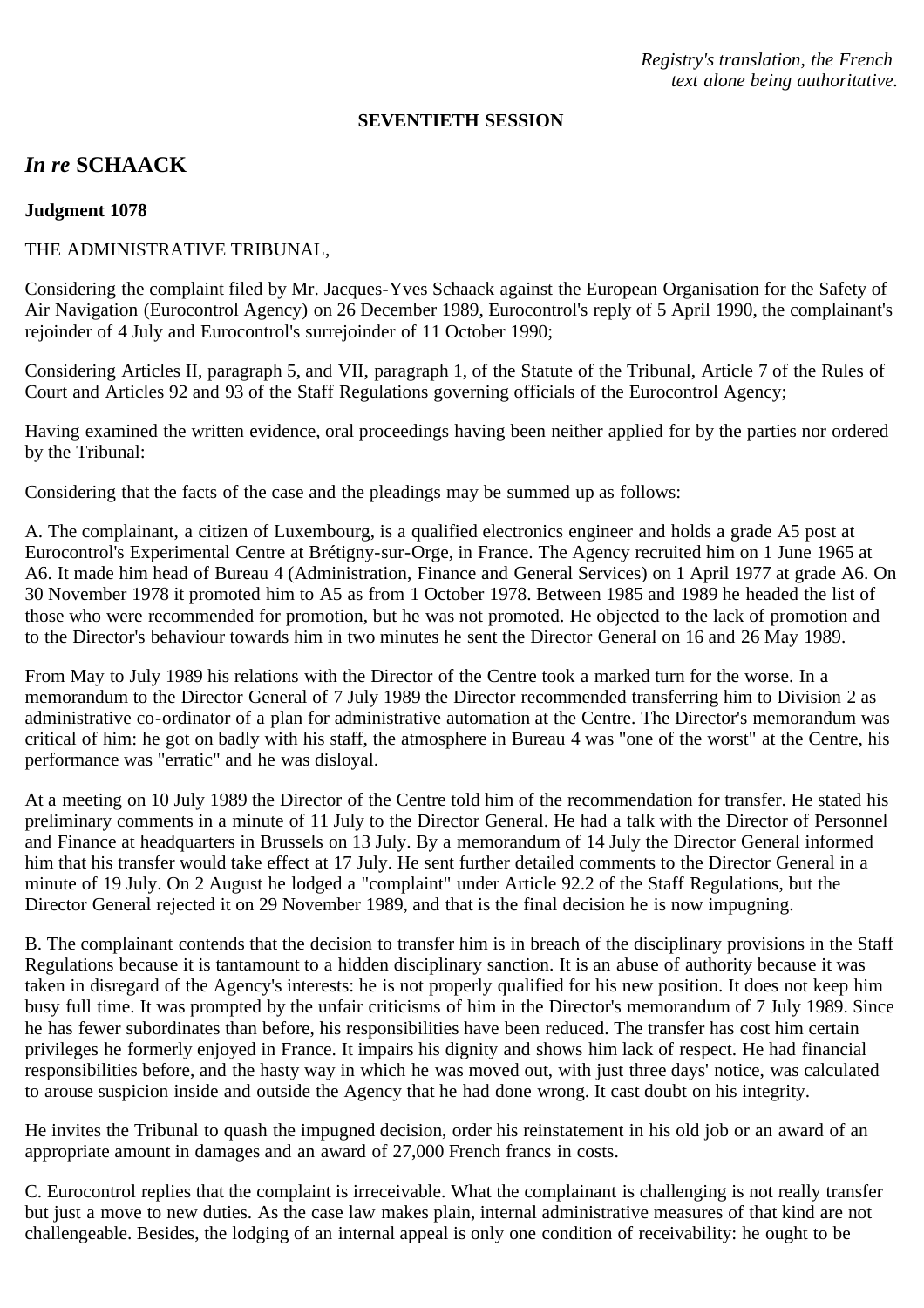challenging the decision to reassign him, not the rejection of his internal appeal.

The Organisation has subsidiary pleas on the merits. It submits that the reassignment is in no way disciplinary since it was ordered for administrative reasons. When someone cannot get on with his superior, his reassignment is a proper solution. Training can remove any deficiency in the complainant's qualifications and ability to carry out his new duties. His responsibilities have been changed, not lessened, and his reassignment does not damage his career. Any changes there may be in his status with respect to the authorities of the host country are irrelevant. Since his new post has the same grade as the old one he has suffered no prejudice.

The reassignment neither harms his dignity nor shows him lack of respect. He has not produced a shred of evidence to support his allegation of suspicions of wrong-doing.

D. In his rejoinder the complainant submits that, though he is not questioning the Director General's managerial prerogative, he may challenge a decision he sees as a breach of his rights. In answer to the Agency's other objection to receivability, he cites Article VII of the Tribunal's Statute and Articles 93(2) and 93(3) of the Staff Regulations: he has to exhaust the internal means of redress and so the decision he must impugn is the final one, not the original decision to transfer him.

He points to what he sees as mistakes in Eurocontrol's account of the facts and enlarges on his pleas on the merits. He observes that he is the only full-time administrative co-ordinator and again affirms that his new appointment was really a disciplinary sanction because it deprived him of responsibility and of status in regard to the French authorities. The decision was sudden: he was unable to make final observations until it had been put into effect and was not allowed to see the Director General.

E. In its surrejoinder the Organisation comments on several issues of fact which the complainant's rejoinder raises. It enlarges on its objections to the receivability of the complaint and its pleas on the merits. It maintains in particular that the decision did not amount to any disciplinary sanction. The complainant was not punished but simply assigned more suitable duties. He has the right sort of formal qualifications and experience for them and can readily be trained to meet the requirements of his new job. He is objecting to them only because they are not to his liking. He was not downgraded; indeed he has ample opportunity to show his mettle and do creative and more responsible work. He exaggerates the importance of his former duties. There was nothing hurried about the decision and he had every opportunity to state his case orally and in writing. He offers no evidence to suggest that anyone suspected him of misdemeanour. The staff knew well what he thought of the Director, and his behaviour had for some time become more and more disturbing. There was no injury to his dignity and he was treated considerately and with respect.

## CONSIDERATIONS:

1. The complainant, a citizen of Luxembourg and a qualified engineer, is a staff member of Eurocontrol employed at grade A5 at its Experimental Centre at Brétigny-sur-Orge. He is seeking the quashing of a decision which the Director General took on 29 November 1989 to reject his appeal against transfer. A decision of 14 July 1989 had terminated his appointment as head of the Bureau of Administration, Finance and General Services (Bureau 4) and transferred him, together with his post, to Division 2 of the Centre as "Administrative Coordinator" of a plan for automation.

2. For some time the complainant had been getting on badly with his supervisors and more particularly with his first-level supervisor, the Director of the Centre. He disagreed with them about his own career advancement and about the running of the unit he was in charge of, and the decisions he is objecting to were the outcome of that disagreement.

3. On 1 April 1977 the complainant was made head of Bureau 4 at grade A6. As such he had some 20 or 30 subordinates in categories B and C. Correspondence on the subject shows that although his post was regarded as an A4 one the Administration had sought applications from officials in a lower grade provided that the one appointed would be expected to act "as if he were an A4". As things turned out the complainant was fairly soon promoted to A5, by a decision of 30 November 1978.

4. The Director of the Centre proposed him several times as the top candidate for promotion to A4 but the Promotion Board and the Director General did not endorse the proposal. Having failed again to obtain promotion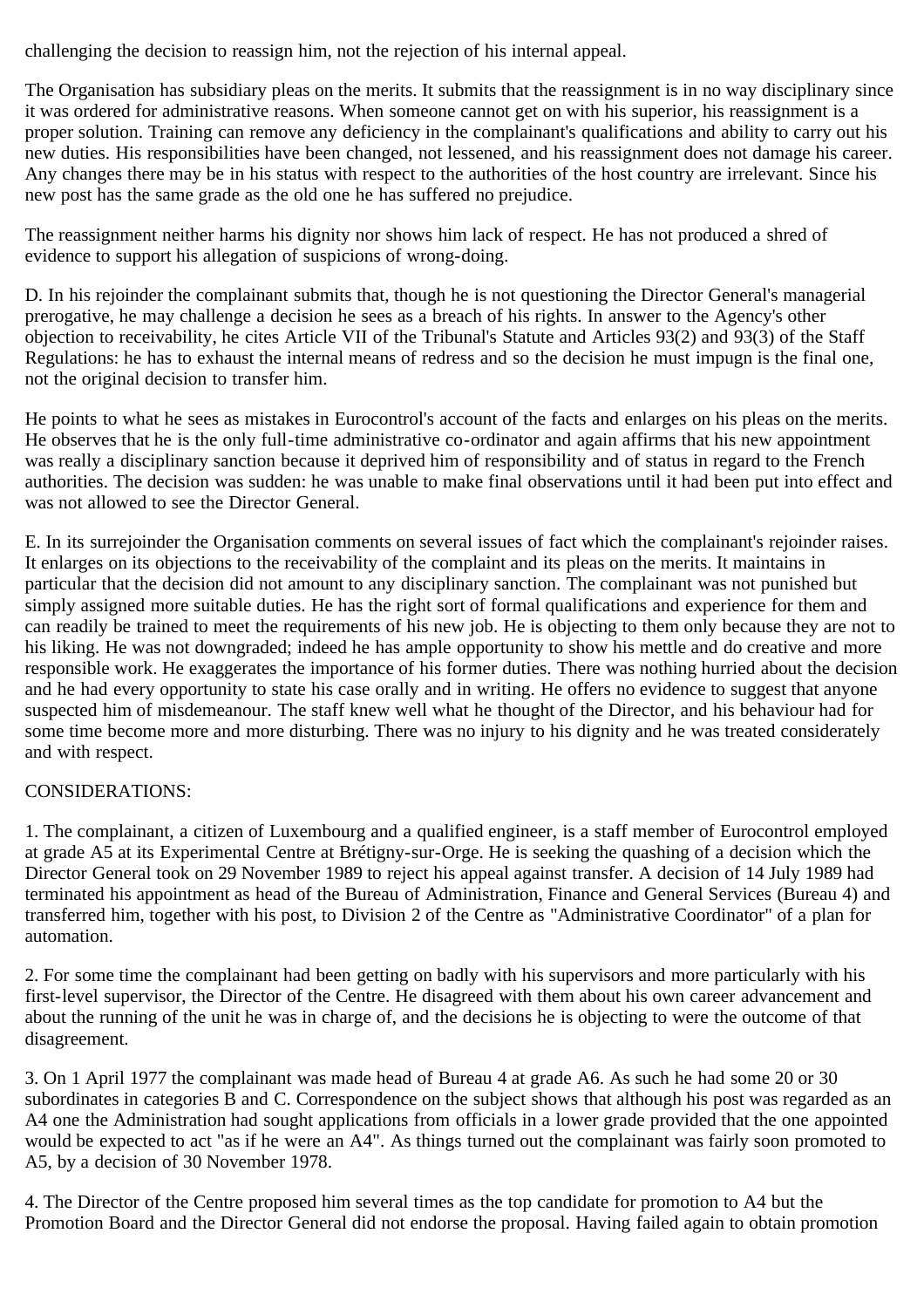he filed a "complaint" with the Director General in a minute of 16 May 1989. In his reply of 13 June the Director General said that he understood the complainant's disappointment and was willing to see him and talk the matter over. The Director General was unwell, however, and could not see him.

5. On 22 June the complainant saw the Director instead and they had a fairly sharp conversation about several problems relating to his personal status and the organisation and running of his unit. In a memorandum of 7 July 1989 the Director asked the Director General to transfer the complainant to some post in which he would not be directly in charge of staff; and proposed putting him on a post with less exposure as administrative co-ordinator in charge of carrying out the Centre's administrative automation plan.

6. In support of his proposal the Director observed that the complainant's behaviour had destroyed the mutual trust that must underlie the team work that running the Centre required; the atmosphere in Bureau 4 had got steadily worse; the complainant did not know how to handle staff at the Centre, could not distinguish the minor from the important, worked erratically and exaggerated the needs for services he was in charge of. The Director expressed "strong suspicion" of his disloyalty towards his superiors and accused him of being an agitator among the staff and of constantly trying to get people in the Government of Luxembourg to take political action on his behalf.

7. The Director arranged a meeting between him and the Director of Personnel and Finance at headquarters in Brussels on 13 July 1989. On 11 July he sent the Director General an urgent minute in which he warned of the "politically serious" consequences of "removing" him and demanded that the text be passed on to the transport minister of Luxembourg as a member of the Permanent Commission of Eurocontrol.

8. By a memorandum of 14 July 1989 the Director General told the complainant that "in the interests of the Service, of the good management of the Experimental Centre and in your own best interests" he was transferred from Bureau 4 to Division 2, where he would serve as administrative co-ordinator of the plan for administrative automation. Notice of transfer was appended, moving the complainant together with his post to his new duty station.

9. By a minute of 2 August 1989 he lodged a "complaint" and a lengthy brief challenging the transfer. He concluded with a proposal that his dispute with the Director should be settled by conciliation, an expert being appointed for the purpose by the Government of Luxembourg, and that the outcome should apply to another citizen of Luxembourg who he thought had also been wronged. In a memorandum of 29 November 1989 the Director General rejected his internal "complaint" for reasons which were stated, and that is the decision he is challenging.

#### Receivability

10. The Organisation has two objections to receivability.

11. One is that the complainant ought to have challenged the actual decision of 14 July 1989 to transfer him, not the decision to reject his internal "complaint".

12. The plea fails. The complainant's internal appeal is against the decision of 14 July 1989, and so the Director General's memorandum of 29 November 1989, which does no more than reject that appeal, is to be identified with the decision it explains and upholds. It is the decision of 14 July 1989 that is really under challenge.

13. Eurocontrol's second objection is that the complainant's transfer is just a matter of internal administration, does not affect his rights under the Staff Regulations and so is not a challengeable decision under Article 93.

14. The answer to that is that even a decision on a matter of internal administration such as transfer may sometimes impair the staff member's rights and legitimate interests. The Organisation is in fact prejudging the merits and the objection is unsound.

15. Being receivable, the complaint will be considered on the merits.

The merits

16. The complainant has two pleas on the merits. The first is that his transfer, though purportedly in Eurocontrol's interests, was in fact a hidden disciplinary sanction improperly imposed. The second one is that it was an inadmissible attack on his dignity and a breach of the Organisation's duty to show him consideration and respect as